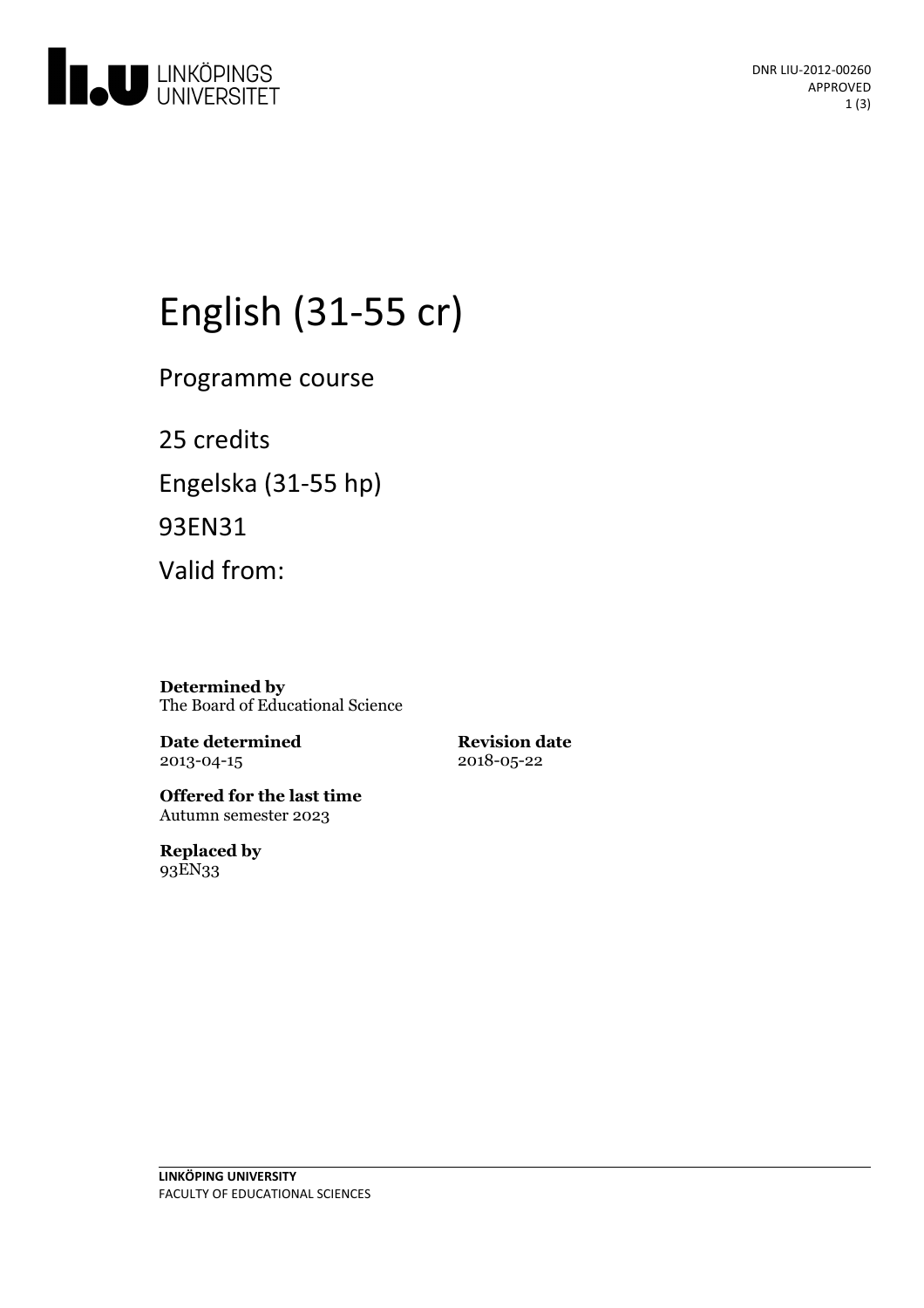Main field of study English

Course level

First cycle

#### Advancement level

 $G<sub>2</sub>X$ 

#### Course offered for

- Secondary School Teacher Programme with a specialization in Teaching in the Upper-Secondary School
- Secondary School Teacher Programme with a specialization in Teaching in Grades 7-9 of the Compulsory School

#### Examination

Applies to all courses regardless of grading scale.

Students failing an exam covering either the entire course or part of the course two times are entitled to have a new examiner appointed for the reexamination.

If the course has a three-graded grading scale (U - VG), following applies:

Students who have passed an examination may not retake it in order to improve their grades.

If the course is a VfU course, the following applies:

Examination of applied social and didactic abilities is limited to three (3) occasions.

#### Grades

Three-grade scale, U, G, VG

### Other information

Planning and implementation of a course must take its starting point in the wording of the syllabus. The course evaluation included in each course must therefore take up the question how well the course agrees with the syllabus. The course is carried outin such <sup>a</sup> way that both men´s and women´s

experience and knowledge is made visible and developed.